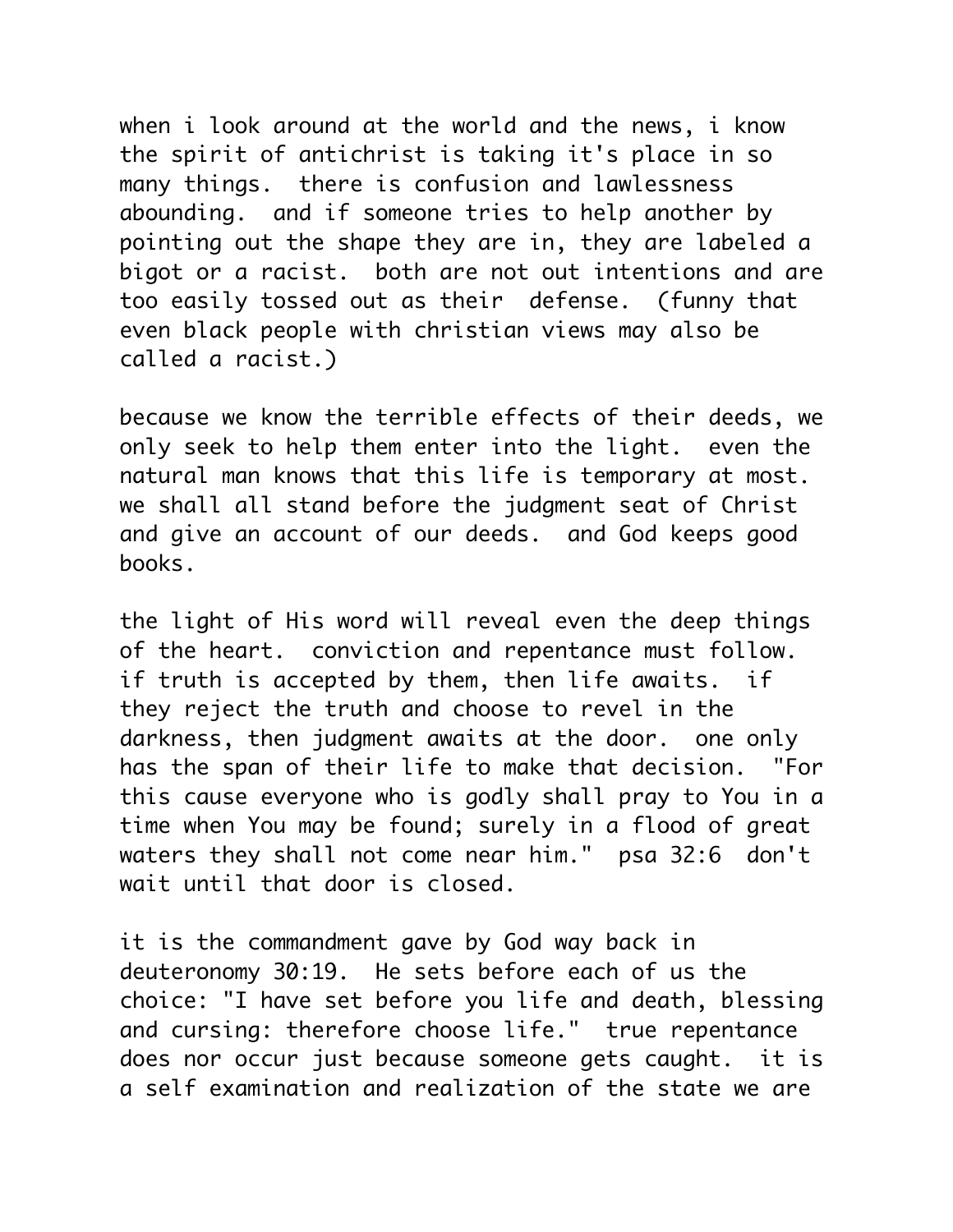all in and how fall we have fallen. fallen from all that God wanted us to be. the realization of who He is and how sincerely He desires for us to return. "Look to the rock from which you were hewn, and to the hole of the pit from which you were dug.". isa 51:1 He not only made us, but He then redeemed us from our fallen state. know that He is God and we are the works of His hand.

i have watched several of my preachers lately. they feel that something big is about to happen. maybe even before the end of the year. i don't know if it is true or not or what it may be. i urge everyone to be ready in a flash. our God deals in "suddenlies". the word says that He will do nothing before He reveals it to His prophets. i believe God still speaks to His people. some He has called to hear better than others. in any case, He speaks to all His people who will listen. it will only be a still, small voice, and one has to be listening to hear. i pray we all have eyes to see and ears to hear.

we all know that these are the perilous times spoken of in the bible. He has foretold the end from the beginning. He know our frames, that we are but dust. it is the God-breathed Spirit that gives us all life. it is that Spirit alone which has the ability and longing to reconnect us to the God who made us. i think it was augustine who said "our hearts are restless until it finds it's rest in You".

i know the heart is just an organ but so often the bible speaks of it as the essence of one's being. as in, "out of the abundance of the heart the mouth